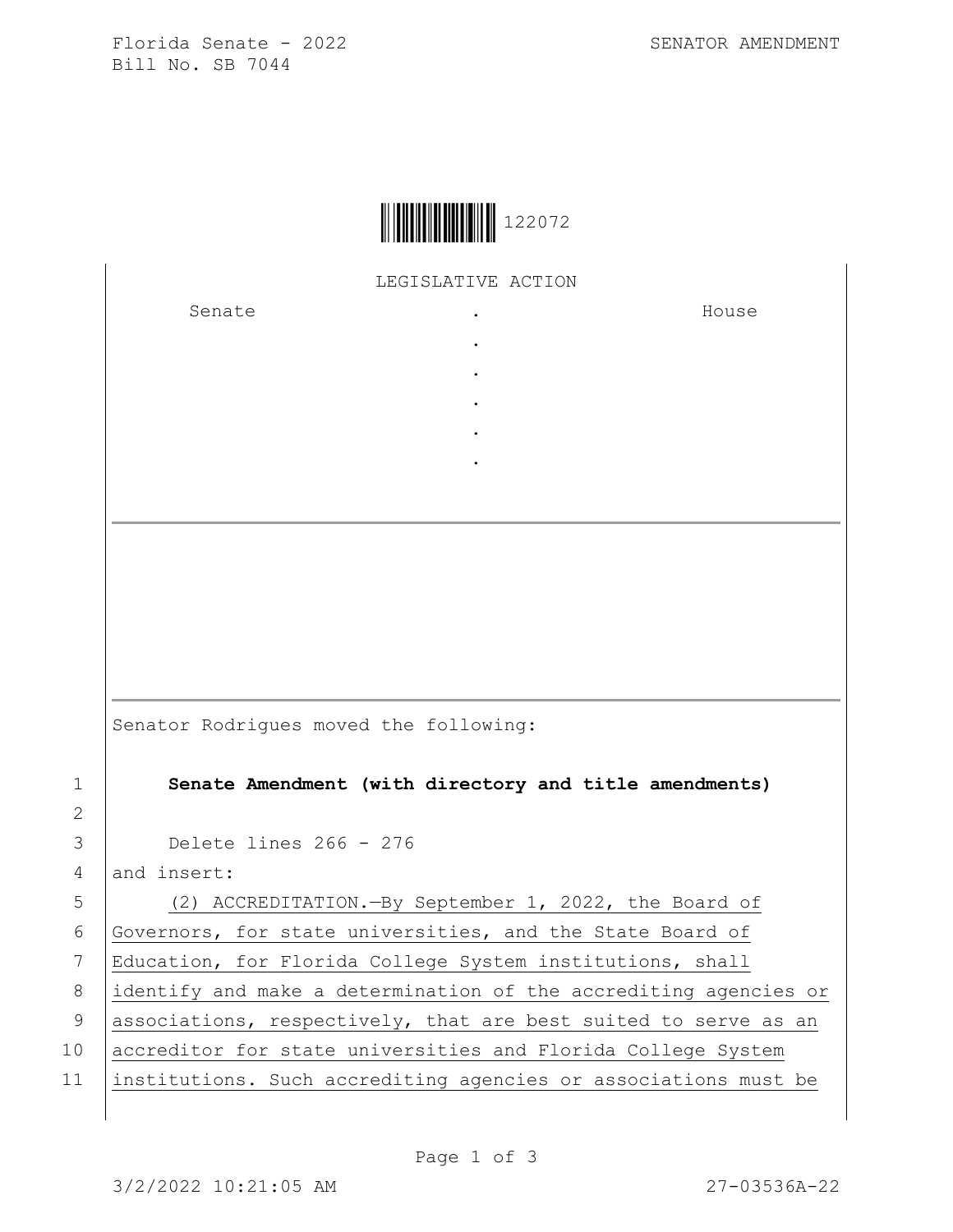Florida Senate - 2022 SENATOR AMENDMENT Bill No. SB 7044

Ì122072vÎ122072

| 12 | recognized by the database created and maintained by the United  |
|----|------------------------------------------------------------------|
| 13 | States Department of Education. A state university or Florida    |
| 14 | College System institution may not be accredited by the same     |
| 15 | accrediting agency or association for consecutive accreditation  |
| 16 | cycles. In the year following reaffirmation or fifth-year review |
| 17 | by their accrediting agencies or associations, each state        |
| 18 | university or Florida College System institution must seek and   |
| 19 | obtain accreditation from an accrediting agency or association   |
| 20 | identified by the Board of Governors or State Board of           |
| 21 | Education, respectively, before its next reaffirmation date. The |
| 22 | requirements of this subsection are not applicable to those      |
| 23 | professional, graduate, departmental, or certificate programs at |
| 24 | state universities or Florida College System institutions that   |
| 25 | have specific accreditation requirements or best practices,      |
| 26 | including, but not limited to, law, pharmacy, engineering, or    |
| 27 | other similarly situated educational programs.                   |
| 28 |                                                                  |
| 29 | ====== D I R E C T O R Y C L A U S E A M E N D M E N T ======    |
| 30 | And the directory clause is amended as follows:                  |
| 31 | Delete line 259                                                  |
| 32 | and insert:                                                      |
| 33 | Section 3. Effective upon becoming a law, section 1008.47,       |
| 34 | Florida Statutes, is created to                                  |
| 35 |                                                                  |
| 36 | ================= T I T L E A M E N D M E N T ================   |
| 37 | And the title is amended as follows:                             |
| 38 | Delete lines 18 - 27                                             |
| 39 | and insert:                                                      |
| 40 | requiring the Board of Governors and State Board of              |
|    |                                                                  |